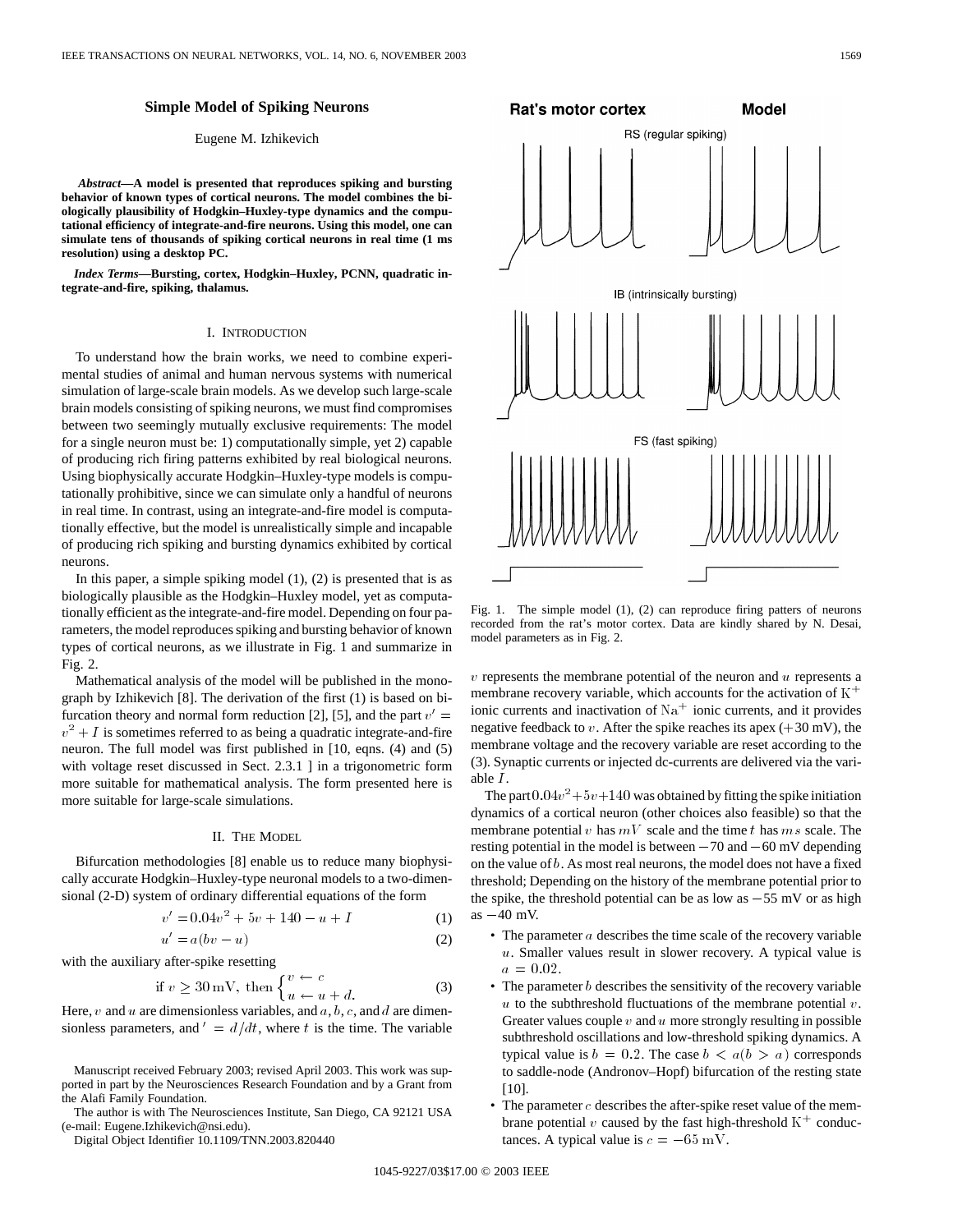

Fig. 2. Known types of neurons correspond to different values of the parameters a, b, c, d in the model described by the (1), (2). RS, IB, and CH are cortical excitatory neurons. FS and LTS are cortical inhibitory interneurons. Each inset shows a voltage response of the model neuron to a step of dc-current  $I = 10$ (bottom). Time resolution is 0.1 ms. This figure is reproduced with permission from www.izhikevich.com. (Electronic version of the figure and reproduction permissions are freely available at www.izhikevich.com.)

• The parameter  $d$  describes after-spike reset of the recovery variable u caused by slow high-threshold  $\mathrm{Na}^+$  and  $\mathrm{K}^+$  conductances. A typical value is  $d = 2$ .

Various choices of the parameters result in various intrinsic firing patterns, including those exhibited by the known types of neocortical [1], [3], [4] and thalamic neurons as summarized in Fig. 2. A possible extension of the model (1), (2) is to treat u, a and b as vectors, and use  $\sum u$ instead of  $u$  in the voltage (1). This accounts for slow conductances with multiple time scales, but we find such an extension unnecessarily for cortical neurons.

#### III. DIFFERENT TYPES OF DYNAMICS

Neocortical neurons in the mammalian brain can be classified into several types according to the pattern of spiking and bursting seen in intracellular recordings. All excitatory cortical cells are divided into the following four classes [1], [3]:

• *RS (regular spiking)* neurons are the most typical neurons in the cortex. When presented with a prolonged stimulus (injected step of dc-current in Fig. 2RS, bottom) the neurons fire a few spikes with short interspike period and then the period increases. This is called the spike frequency adaptation. Increasing the strength of the injected dc-current increases the interspike frequency, though it never becomes too fast because of large spike-afterhyperpolarwhile short interspond gradient increases. This is<br>called the spike frequency adaptation. Increasing the strength of<br>the injected dc-current increases the interspike frequency, though<br>it never becomes too fast because of voltage reset) and  $d = 8$  (large after-spike jump of u).

- *IB (intrinsically bursting)* neurons fire a stereotypical burst of spikes followed by repetitive single spikes (Fig. 2IB). In the model, this corresponds to  $c = -55$  mV (high voltage reset) and  $d = 4$  (large after-spike jump of u). During the initial burst, variable  $u$  builds up and eventually switches the dynamics from bursting to spiking.
- *CH (chattering)* neurons can fire stereotypical bursts of closely spaced spikes. The inter-burst frequency can be as high as 40 Hz. In the model, this corresponds to  $c = -50$  mV (very high voltage reset) and  $d = 2$  (moderate after-spike jump of u).

All **inhibitory** cortical cells are divided into the following two classes [4]:

- *FS (fast spiking)* neurons can fire periodic trains of action potentials with extremely high frequency practically without any adaptation (slowing down), as one can see in Fig. 2FS. In the model, this corresponds to  $a = 0.1$  (fast recovery).
- *LTS (low-threshold spiking)* neurons can also fire high-frequency trains of action potentials (Fig. 2LTS), but with a noticeable spike frequency adaptation. These neurons have low firing thresholds, which is accounted for by  $b = 0.25$  in the model. To achieve a better quantitative fit with real LTS neurons, other parameters of the model need to be changed as well.

In addition, our model can easily reproduce behavior of thalamo-cortical neurons, which provide the major input to the cortex

• *TC (thalamo-cortical)* neurons have two firing regimes: When at rest ( $v$  is around  $-60$  mV) and then depolarized, they exhibit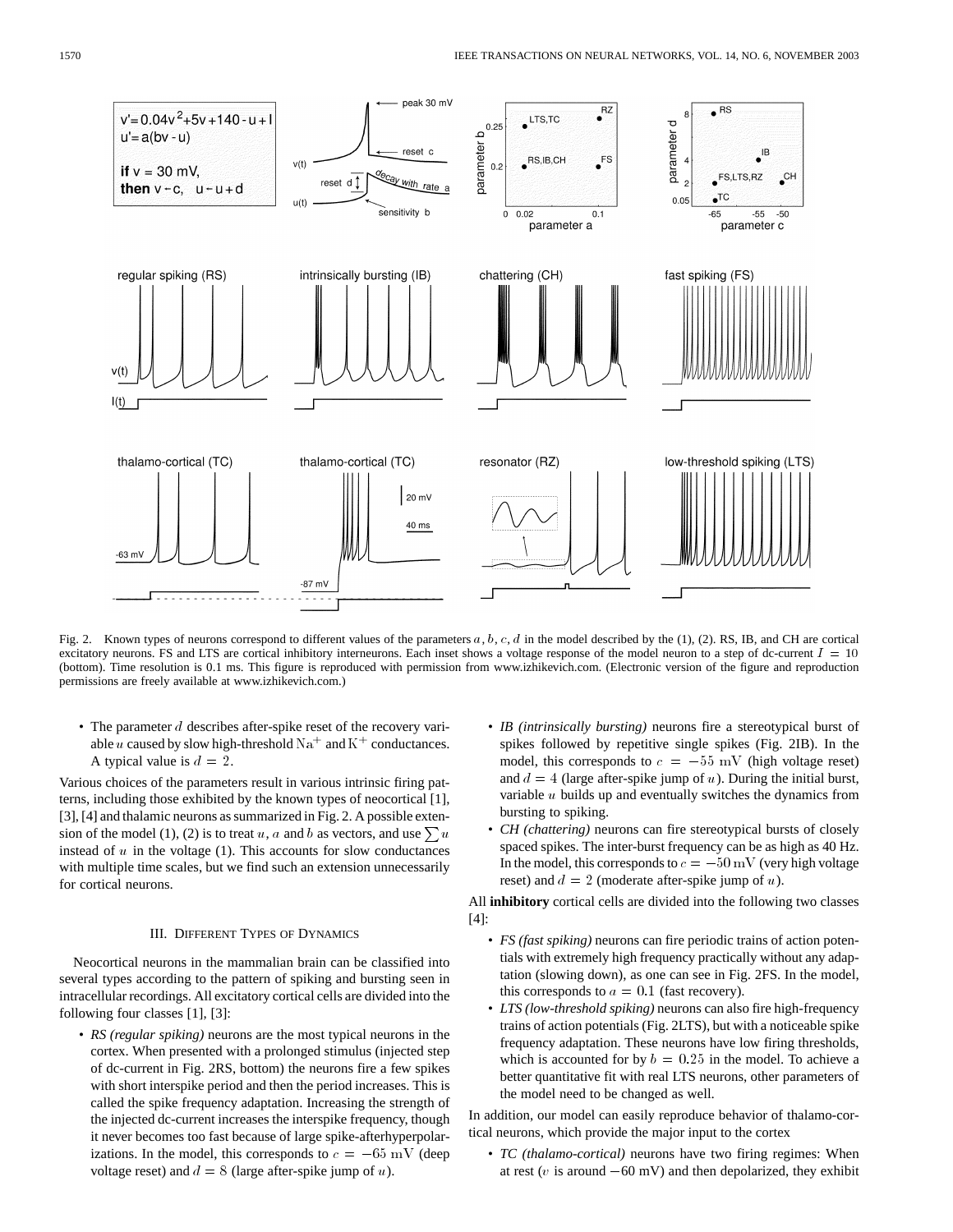

Fig. 3. Simulation of a network of 1000 randomly coupled spiking neurons. Top: spike raster shows episodes of alpha and gamma band rhythms (vertical lines). Bottom: typical spiking activity of an excitatory neuron. All spikes were equalized at  $+30$  mV by resetting  $v_1$  first to  $+30$  mV and then to  $c$ .

tonic firing as in Fig. 2TC, left voltage trace. However, if a negative current step is delivered so that the membrane potential is tonic firing as in Fig. 2TC, left voltage trace. However, if a negative current step is delivered so that the membrane potential is hyperpolarized ( $v$  is around  $-90$  mV), the neurons fire a rebound burst of action potentials, as in Fig. 2TC, right voltage trace.

The model can exhibit other interesting types of dynamics.

• *RZ (resonator)* neurons have damped or sustained subthreshold oscillations, as in Fig. 2RZ. They resonate to rhythmic inputs having appropriate frequency (as the resonate-and-fire model [9]). This behavior corresponds to  $a = 0.1$  and  $b = 0.26$ . Notice that there is a bistability of resting and repetitive spiking states: The neuron can be switched between the states by an appropriately timed brief stimuli.

Dynamics of other neuronal types, including those in brainstem, hippocampus, basal ganglia, and olfactory bulb, can also be described by our model.

Our "one-fits-all" choice of the function  $0.04v^2 + 5v + 140$  in (1) is justified when large-scale networks of spiking neurons are simulated, as we discuss below. However, if one is interested in the behavior of a single neuron, then other choices of the function are available, and sometimes more preferable. For example, the function  $0.04v^2 + 4.1v + 108$  with a single neuron, then other choices of the function are available, and sometimes more preferable. For example, the function  $0.04v^2 + 4.1v +$ the saddle-node on invariant circle bifurcation and Class 1 excitability [10].

## IV. PULSE-COUPLED IMPLEMENTATION

We have used this model to simulate a sparse network of 10 000 spiking cortical neurons with 1 000 000 synaptic connections in real time (resolution 1 ms) using a 1 GHz desktop PC and C++ programming language. The following MATLAB program (also available on author's webpage) simulates a network of randomly connected 1000 neurons in real time. Motivated by the anatomy of a mammalian cortex, we choose the ratio of excitatory to inhibitory neurons to be 4 to 1, and we make inhibitory synaptic connections stronger. Besides the synaptic input, each neuron receives a noisy thalamic input.

In principle, one can use RS cells to model all excitatory neurons and FS cells to model all inhibitory neurons. The best way to achieve heterogeneity (so that different neurons have different dynamics), is to assign each excitatory cell  $(a_i, b_i) = (0.02, 0.2)$  and  $(c_i, d_i) =$ and FS cells to model a<br>heterogeneity (so that to<br>to assign each excitato<br> $(-65,8) + (15,-6)r_i^2$  $(-65, 8) + (15, -6)r_i^2$ , where  $r_i$  is a random variable uniformly distributed on the interval [0,1], and i is the neuron index. Thus,  $r_i = 0$ corresponds to regular spiking (RS) cell, and  $r_i = 1$  corresponds to the chattering (CH) cell. We use  $r_i^2$  to bias the distribution toward RS cells. Similarly, each inhibitory cell has  $(a_i, b_i) = (0.02, 0.25) +$  $(0.08, -0.05)r_i$  and  $(c_i, d_i)=(-65, 2)$ .

The model belongs to the class of pulse-coupled neural networks (PCNN): The synaptic connection weights between the neurons are given by the matrix  $S = (s_{ij})$ , so that firing of the jth neuron instantaneously changes variable  $v_i$  by  $s_{ij}$ .

```
% Created by Eugene M. Izhikevich, February 25, 2003
% Excitatory neurons Inhibitory neurons
Ne=800; Ni=200;
re=rand(Ne,1); ri=rand(Ni,1);a=[0.02*ones(Ne,1); 0.02+0.08*ri];
b=[0.2*ones(Ne,1); 0.25-0.05*ri];
c=[-65+15*re.^2; -65*ones(Ni,1)];d=[8-6*re.^2; 2*ones(Ni,1)];S=[0.5*rand(Ne+Ni,Ne), -rand(Ne+Ni,Ni)];
v=-65*ones(Ne+Ni,1); % Initial values of v
u=b.*v; <br> 8 Initial values of u
firings=[]; % spike timings
for t=1:1000 % simulation of 1000 ms
  I=[5*randn(Ne,1);2*randn(Ni,1)]; & thalamic input
  fired=find(v>=30); % indices of spikes
  firings=[firings; t+0*fired,fired];
  v(fired)=c(fired);
  u(fired)=u(fired)+d(fired);
  I=I+sum(S(:,firsted),2);v=v+0.5*(0.04*v.^2+5*v+140-u+I); % step 0.5 ms
  v=v+0.5*(0.04*v.^2+5*v+140-u+I); % for numerical
  u=u+a.*(b.*v-u); % stability
end;
plot(firings(:,1),firings(:,2),'.');
```
One can see in Fig. 3 that the network exhibits cortical-like asynchronous dynamics; that is, neurons fire Poisson spike trains with mean firing rates around 8 Hz. Dark vertical lines indicate that there are occasional episodes of synchronized firings in the alpha and gamma frequency range (10 and 40 Hz, respectively). Although the network is connected randomly and there is no synaptic plasticity, the neurons self-organize into assemblies and they exhibit collective rhythmic behavior in the frequency range corresponding to that of the mammalian cortex in the awake state. Changing the relative strength of synaptic connections and the strength of the thalamic drive can produce other types of collective behavior, including spindle waves and sleep oscillations. We can easily observe and study these cortical states because our simple spiking model describes *accurately* dynamics of known types of cortical neurons. Thus, *there is no longer a contradiction between biological plausibility and computational efficiency of model neural networks*.